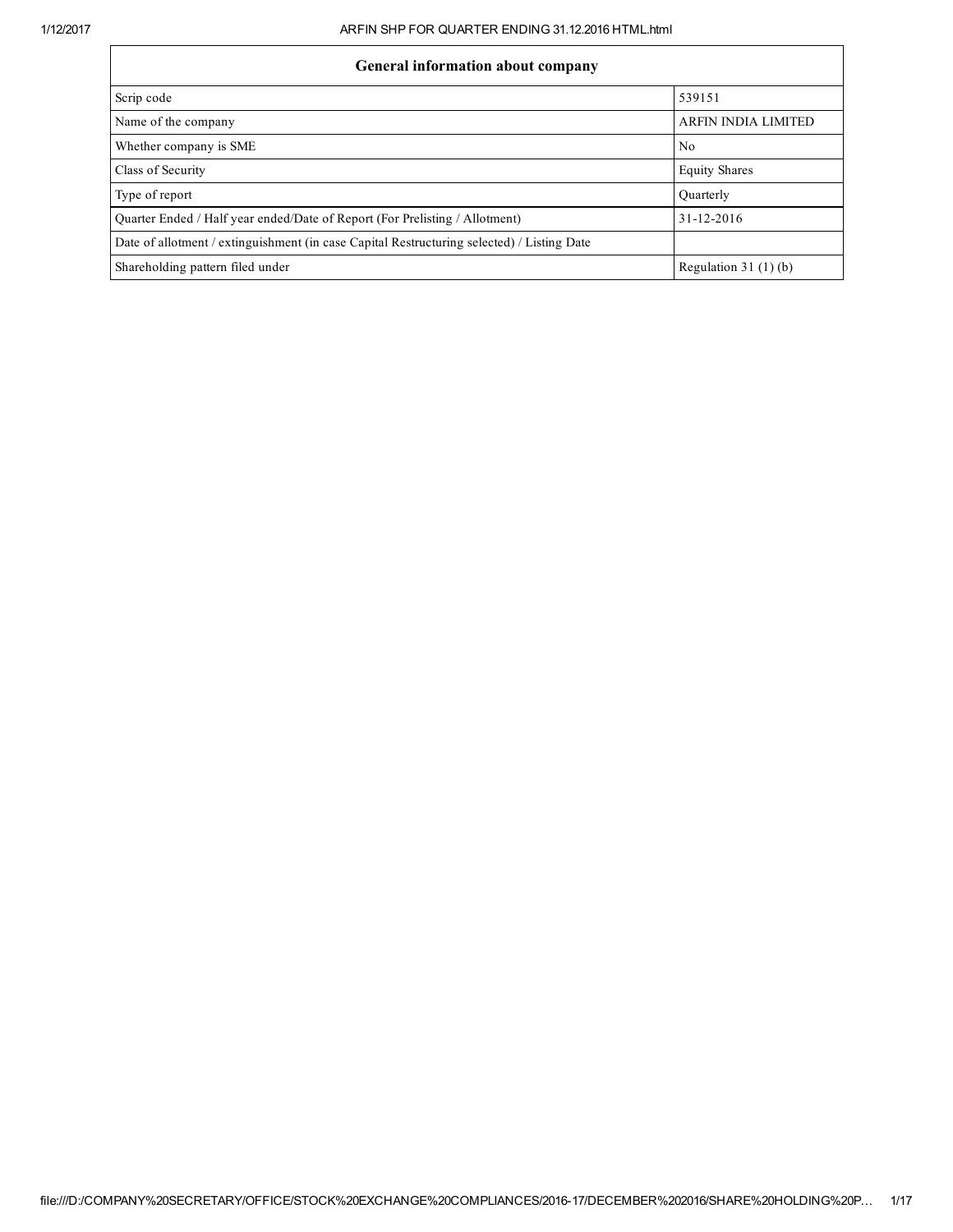| Sr. No. | <b>Particular</b>                                                                      | Yes/No         |
|---------|----------------------------------------------------------------------------------------|----------------|
|         | Whether the Listed Entity has issued any partly paid up shares?                        | No.            |
|         | Whether the Listed Entity has issued any Convertible Securities?                       | N <sub>0</sub> |
|         | Whether the Listed Entity has issued any Warrants?                                     | Yes            |
|         | Whether the Listed Entity has any shares against which depository receipts are issued? | No.            |
|         | Whether the Listed Entity has any shares in locked-in?                                 | Yes            |
| 6       | Whether any shares held by promoters are pledge or otherwise encumbered?               | No.            |
|         | Whether company has equity shares with differential voting rights?                     | No.            |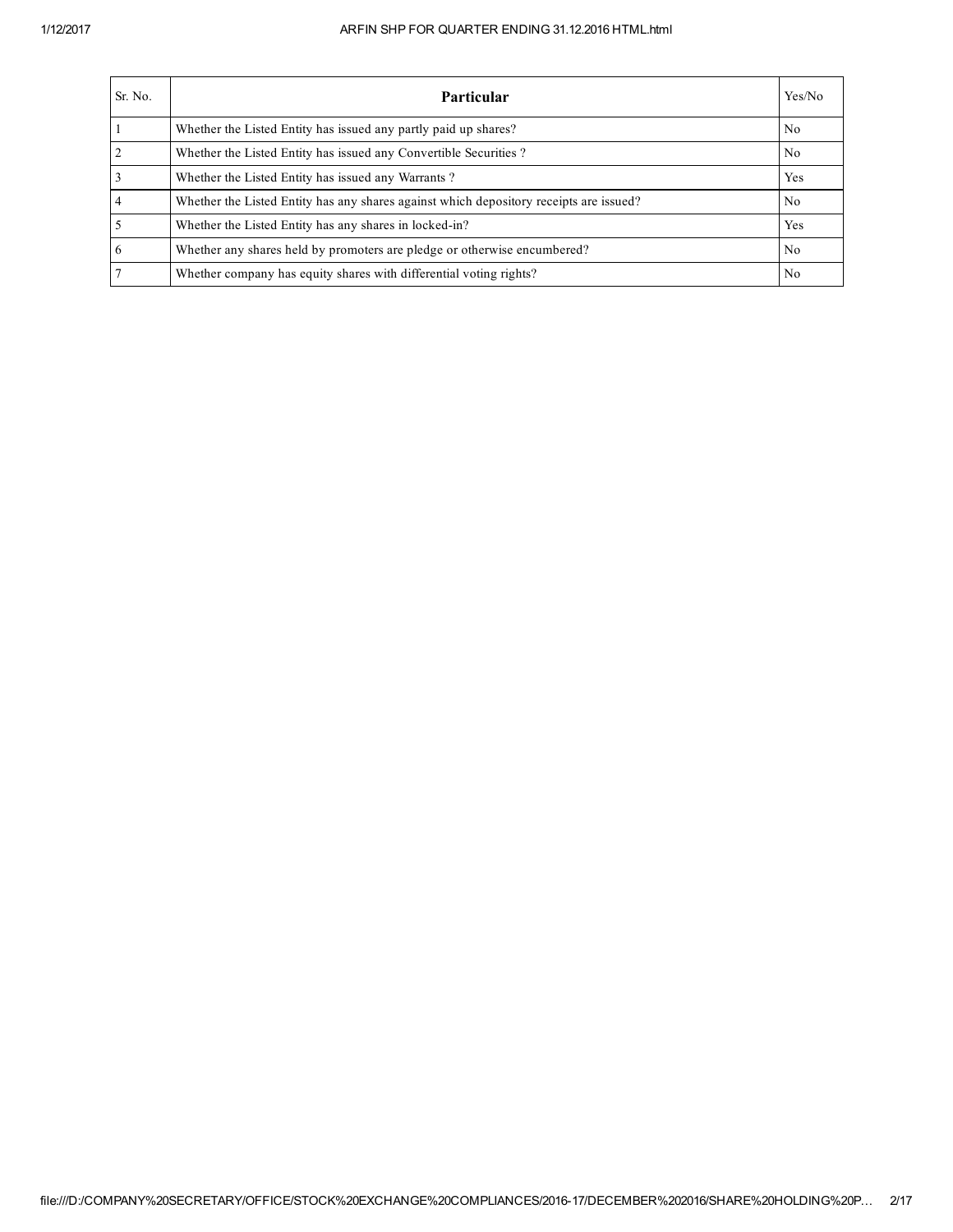|                 | Category                                  | No. of                           |                                   | No. Of<br>Partly   | No. Of<br>shares         | Total nos.                         | Shareholding as a<br>% of total no. of   | Number of Voting Rights held in<br>each class of securities (IX) |               |         |                      |
|-----------------|-------------------------------------------|----------------------------------|-----------------------------------|--------------------|--------------------------|------------------------------------|------------------------------------------|------------------------------------------------------------------|---------------|---------|----------------------|
| Category<br>(I) | of<br>shareholder                         | Nos. Of<br>shareholders<br>(III) | fully paid<br>up equity<br>shares | paid-up<br>equity  | underlying<br>Depository | shares<br>held (VII)<br>$= (IV) +$ | shares (calculated as<br>per SCRR, 1957) | No of Voting (XIV)<br>Rights                                     |               |         | Total as a<br>$%$ of |
|                 | (II)                                      |                                  | held $(IV)$                       | shares<br>held (V) | Receipts<br>(VI)         | $(V)+(VI)$                         | (VIII) As a % of<br>$(A+B+C2)$           | Class<br>eg: $X$                                                 | Class<br>eg:y | Total   | $(A+B+C)$            |
| (A)             | Promoter<br>&<br>Promoter<br>Group        | 10                               | 2211400                           |                    |                          | 2211400                            | 73.27                                    | 2211400                                                          |               | 2211400 | 73.27                |
| (B)             | Public                                    | 728                              | 806900                            |                    |                          | 806900                             | 26.73                                    | 806900                                                           |               | 806900  | 26.73                |
| (C)             | Non<br>Promoter-<br>Non Public            |                                  |                                   |                    |                          |                                    |                                          |                                                                  |               |         |                      |
| (C1)            | <b>Shares</b><br>underlying<br><b>DRs</b> |                                  |                                   |                    |                          |                                    |                                          |                                                                  |               |         |                      |
| (C2)            | Shares held<br>by<br>Employee<br>Trusts   |                                  |                                   |                    |                          |                                    |                                          |                                                                  |               |         |                      |
|                 | Total                                     | 738                              | 3018300                           |                    |                          | 3018300                            | 100                                      | 3018300                                                          |               | 3018300 | 100                  |

| Table I - Summary Statement holding of specified securities |  |  |
|-------------------------------------------------------------|--|--|
|                                                             |  |  |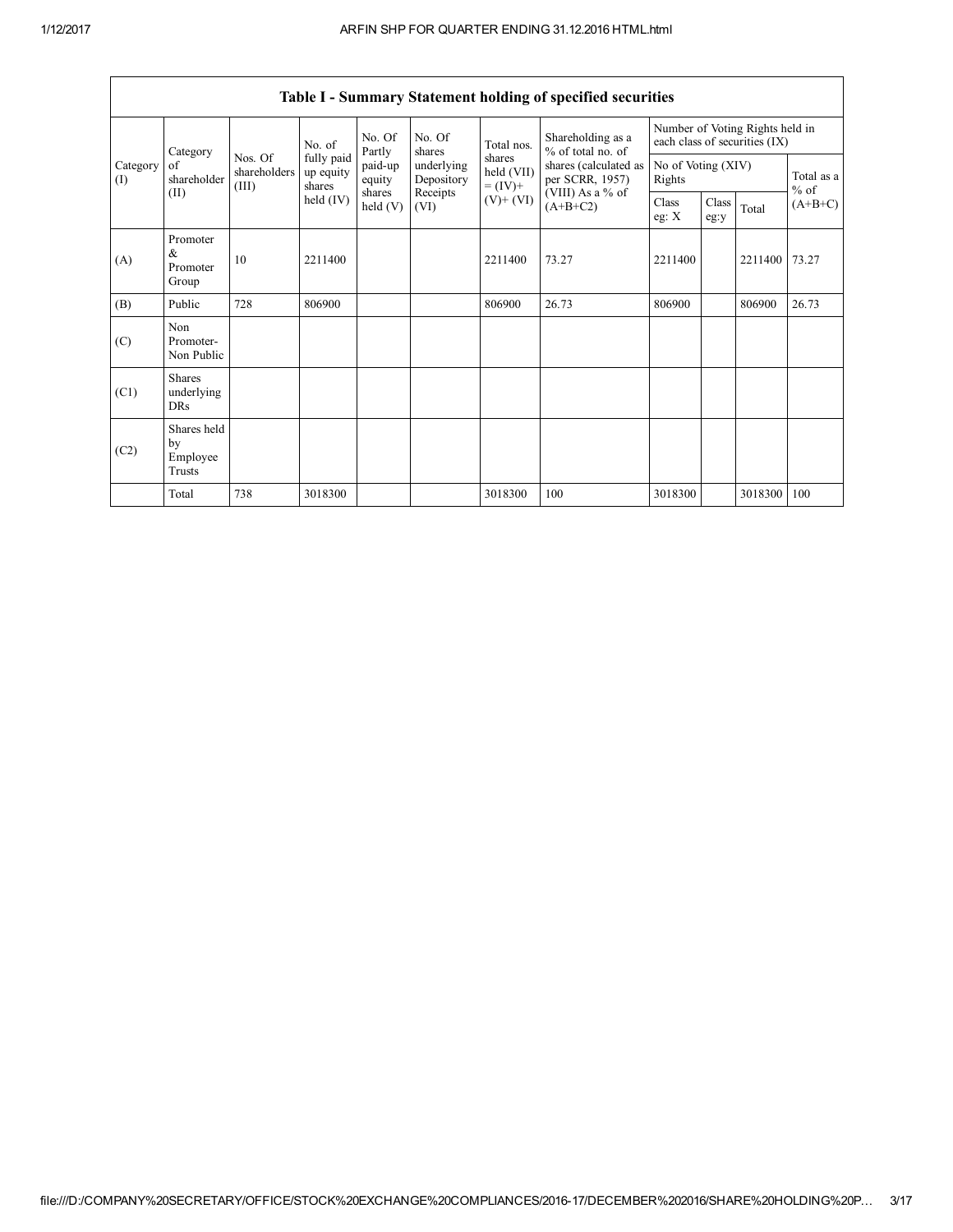|                                       |                                                |                                                                                          |                                                                             |                                                                                                                               | Table I - Summary Statement holding of specified securities                                                                                                                             |                                        |                                                         |                                                                               |                                                         |                                       |
|---------------------------------------|------------------------------------------------|------------------------------------------------------------------------------------------|-----------------------------------------------------------------------------|-------------------------------------------------------------------------------------------------------------------------------|-----------------------------------------------------------------------------------------------------------------------------------------------------------------------------------------|----------------------------------------|---------------------------------------------------------|-------------------------------------------------------------------------------|---------------------------------------------------------|---------------------------------------|
| $\alpha$ f<br>Category<br>(I)<br>(II) | Category                                       | No. Of<br><b>Shares</b><br>Underlying<br>Outstanding<br>convertible<br>securities<br>(X) | No. of<br><b>Shares</b><br>Underlying<br>Outstanding<br>Warrants<br>$(X_i)$ | No. Of<br><b>Shares</b><br>Underlying<br>Outstanding<br>convertible<br>securities<br>and No. Of<br><b>Warrants</b><br>(Xi)(a) | Shareholding, as<br>a % assuming<br>full conversion<br>of convertible<br>securities (as a<br>percentage of<br>diluted share<br>capital) $(XI)$ =<br>$(VII)+(X)$ As a %<br>of $(A+B+C2)$ | Number of<br>Locked in shares<br>(XII) |                                                         | Number of<br><b>Shares</b><br>pledged or<br>otherwise<br>encumbered<br>(XIII) |                                                         | Number of<br>equity shares<br>held in |
|                                       | shareholder                                    |                                                                                          |                                                                             |                                                                                                                               |                                                                                                                                                                                         | No. $(a)$                              | As a<br>$%$ of<br>total<br><b>Shares</b><br>held<br>(b) | No.<br>(a)                                                                    | As a<br>$%$ of<br>total<br><b>Shares</b><br>held<br>(b) | dematerialized<br>form $(XIV)$        |
| (A)                                   | Promoter &<br>Promoter<br>Group                |                                                                                          | 732857                                                                      | 732857                                                                                                                        | 72.68                                                                                                                                                                                   | 1832900                                | 82.88                                                   |                                                                               |                                                         | 2211400                               |
| (B)                                   | Public                                         |                                                                                          | 300000                                                                      | 300000                                                                                                                        | 27.32                                                                                                                                                                                   | 33400                                  | 4.14                                                    |                                                                               |                                                         | 667400                                |
| (C)                                   | Non<br>Promoter-<br>Non Public                 |                                                                                          |                                                                             |                                                                                                                               |                                                                                                                                                                                         |                                        |                                                         |                                                                               |                                                         |                                       |
| (C1)                                  | <b>Shares</b><br>underlying<br>DRs             |                                                                                          |                                                                             |                                                                                                                               |                                                                                                                                                                                         |                                        |                                                         |                                                                               |                                                         |                                       |
| (C2)                                  | Shares held<br>by<br>Employee<br><b>Trusts</b> |                                                                                          |                                                                             |                                                                                                                               |                                                                                                                                                                                         |                                        |                                                         |                                                                               |                                                         |                                       |
|                                       | Total                                          |                                                                                          | 1032857                                                                     | 1032857                                                                                                                       | 100                                                                                                                                                                                     | 1866300 61.83                          |                                                         |                                                                               |                                                         | 2878800                               |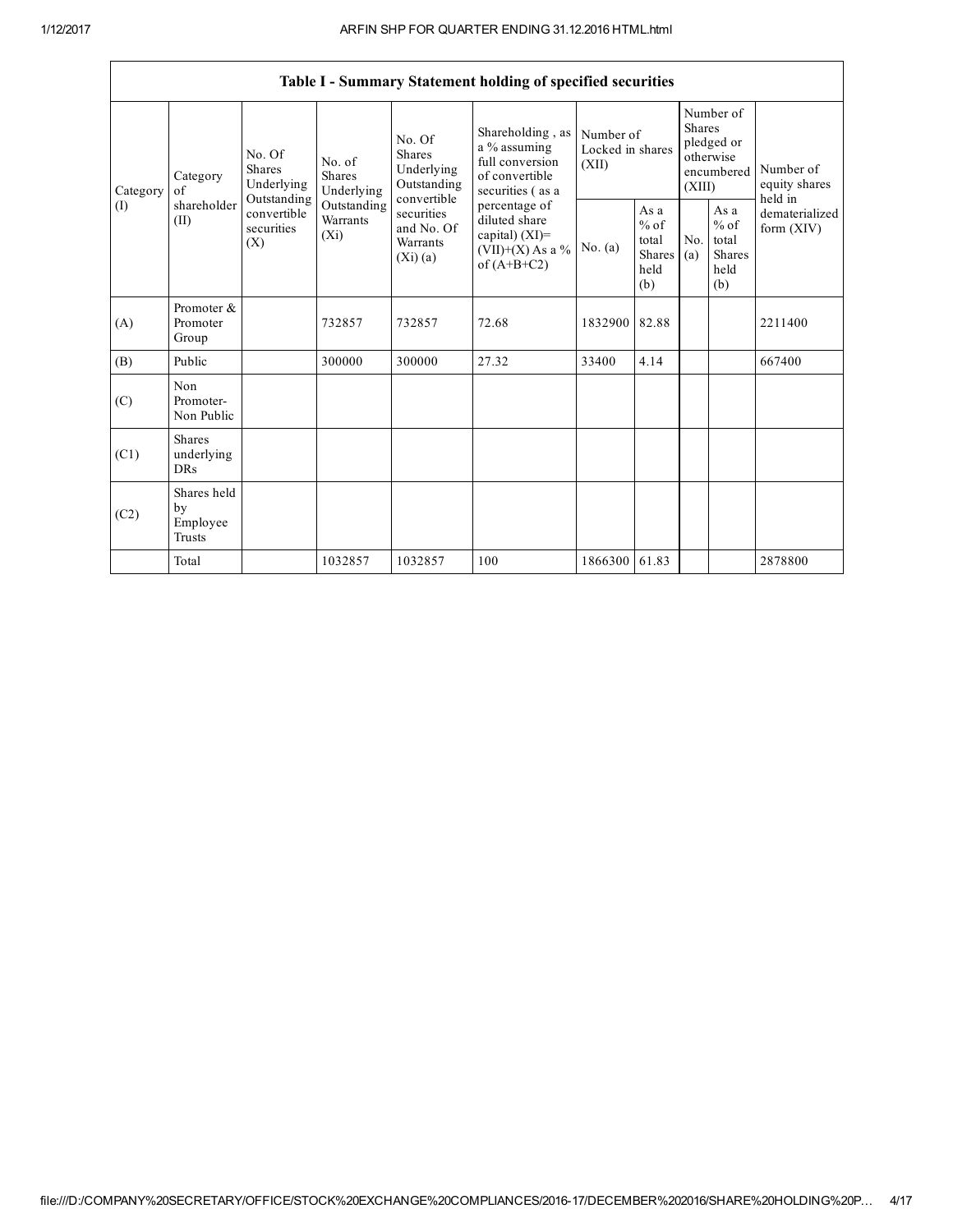|                                                                                             | Table II - Statement showing shareholding pattern of the Promoter and Promoter Group                                |                                                                              |                                      |                                 |                                                |                                        |                                                          |                              |               |                                                                  |                           |  |
|---------------------------------------------------------------------------------------------|---------------------------------------------------------------------------------------------------------------------|------------------------------------------------------------------------------|--------------------------------------|---------------------------------|------------------------------------------------|----------------------------------------|----------------------------------------------------------|------------------------------|---------------|------------------------------------------------------------------|---------------------------|--|
|                                                                                             |                                                                                                                     |                                                                              | No. of                               | No. Of<br>Partly                | No. Of                                         | Total<br>nos.                          | Shareholding as<br>a % of total no.                      |                              |               | Number of Voting Rights held in<br>each class of securities (IX) |                           |  |
| Sr.                                                                                         | Category & Name<br>of the<br>Shareholders (I)                                                                       | Nos. Of<br>shareholders<br>(III)                                             | fully<br>paid up<br>equity<br>shares | paid-<br>up<br>equity<br>shares | shares<br>underlying<br>Depository<br>Receipts | shares<br>held<br>$(VII) =$<br>$(IV)+$ | of shares<br>(calculated as<br>per SCRR,<br>1957) (VIII) | No of Voting (XIV)<br>Rights |               |                                                                  | Total<br>as a %<br>of     |  |
|                                                                                             |                                                                                                                     |                                                                              | held<br>(IV)                         | held<br>(V)                     | (VI)                                           | $(V)$ +<br>(VI)                        | As a % of<br>$(A+B+C2)$                                  | Class<br>eg: X               | Class<br>eg:y | Total                                                            | Total<br>Voting<br>rights |  |
| A                                                                                           | Table II - Statement showing shareholding pattern of the Promoter and Promoter Group                                |                                                                              |                                      |                                 |                                                |                                        |                                                          |                              |               |                                                                  |                           |  |
| (1)                                                                                         | Indian                                                                                                              |                                                                              |                                      |                                 |                                                |                                        |                                                          |                              |               |                                                                  |                           |  |
| (a)                                                                                         | Individuals/Hindu<br>undivided Family                                                                               | 10                                                                           | 2211400                              |                                 |                                                | 2211400                                | 73.27                                                    | 2211400                      |               | 2211400                                                          | 73.27                     |  |
| Sub-Total (A)<br>(1)                                                                        |                                                                                                                     | 10                                                                           | 2211400                              |                                 |                                                | 2211400                                | 73.27                                                    | 2211400                      |               | 2211400 73.27                                                    |                           |  |
| (2)                                                                                         | Foreign                                                                                                             |                                                                              |                                      |                                 |                                                |                                        |                                                          |                              |               |                                                                  |                           |  |
| Total<br>Shareholding<br>of Promoter<br>and Promoter<br>Group $(A)=$<br>$(A)(1)+(A)$<br>(2) |                                                                                                                     | 10                                                                           | 2211400                              |                                 |                                                | 2211400                                | 73.27                                                    | 2211400                      |               | 2211400                                                          | 73.27                     |  |
| В                                                                                           |                                                                                                                     | Table III - Statement showing shareholding pattern of the Public shareholder |                                      |                                 |                                                |                                        |                                                          |                              |               |                                                                  |                           |  |
| (1)                                                                                         | Institutions                                                                                                        |                                                                              |                                      |                                 |                                                |                                        |                                                          |                              |               |                                                                  |                           |  |
| (3)                                                                                         | Non-institutions                                                                                                    |                                                                              |                                      |                                 |                                                |                                        |                                                          |                              |               |                                                                  |                           |  |
| (a(i))                                                                                      | Individuals -<br>i.Individual<br>shareholders<br>holding nominal<br>share capital up to<br>Rs. 2 lakhs.             | 633                                                                          | 350261                               |                                 |                                                | 350261                                 | 11.6                                                     | 350261                       |               | 350261                                                           | 11.6                      |  |
| (a(ii))                                                                                     | Individuals - ii.<br>Individual<br>shareholders<br>holding nominal<br>share capital in<br>excess of Rs. 2<br>lakhs. | 8                                                                            | 369670                               |                                 |                                                | 369670                                 | 12.25                                                    | 369670                       |               | 369670                                                           | 12.25                     |  |
| (e)                                                                                         | Any Other<br>(specify)                                                                                              | 87                                                                           | 86969                                |                                 |                                                | 86969                                  | 2.88                                                     | 86969                        |               | 86969                                                            | 2.88                      |  |
| Sub-Total (B)<br>(3)                                                                        |                                                                                                                     | 728                                                                          | 806900                               |                                 |                                                | 806900                                 | 26.73                                                    | 806900                       |               | 806900                                                           | 26.73                     |  |
| Total Public<br>Shareholding<br>$(B)=(B)(1)+$<br>$(B)(2)+(B)(3)$                            |                                                                                                                     | 728                                                                          | 806900                               |                                 |                                                | 806900                                 | 26.73                                                    | 806900                       |               | 806900                                                           | 26.73                     |  |
| $\mathbf C$                                                                                 | Table IV - Statement showing shareholding pattern of the Non Promoter- Non Public shareholder                       |                                                                              |                                      |                                 |                                                |                                        |                                                          |                              |               |                                                                  |                           |  |
| Total (<br>$A+B+C2$ )                                                                       |                                                                                                                     | 738                                                                          | 3018300                              |                                 |                                                | 3018300                                | 100                                                      | 3018300                      |               | 3018300 100                                                      |                           |  |
| Total<br>$(A+B+C)$                                                                          |                                                                                                                     | 738                                                                          | 3018300                              |                                 |                                                | 3018300                                | 100                                                      | 3018300                      |               | 3018300 100                                                      |                           |  |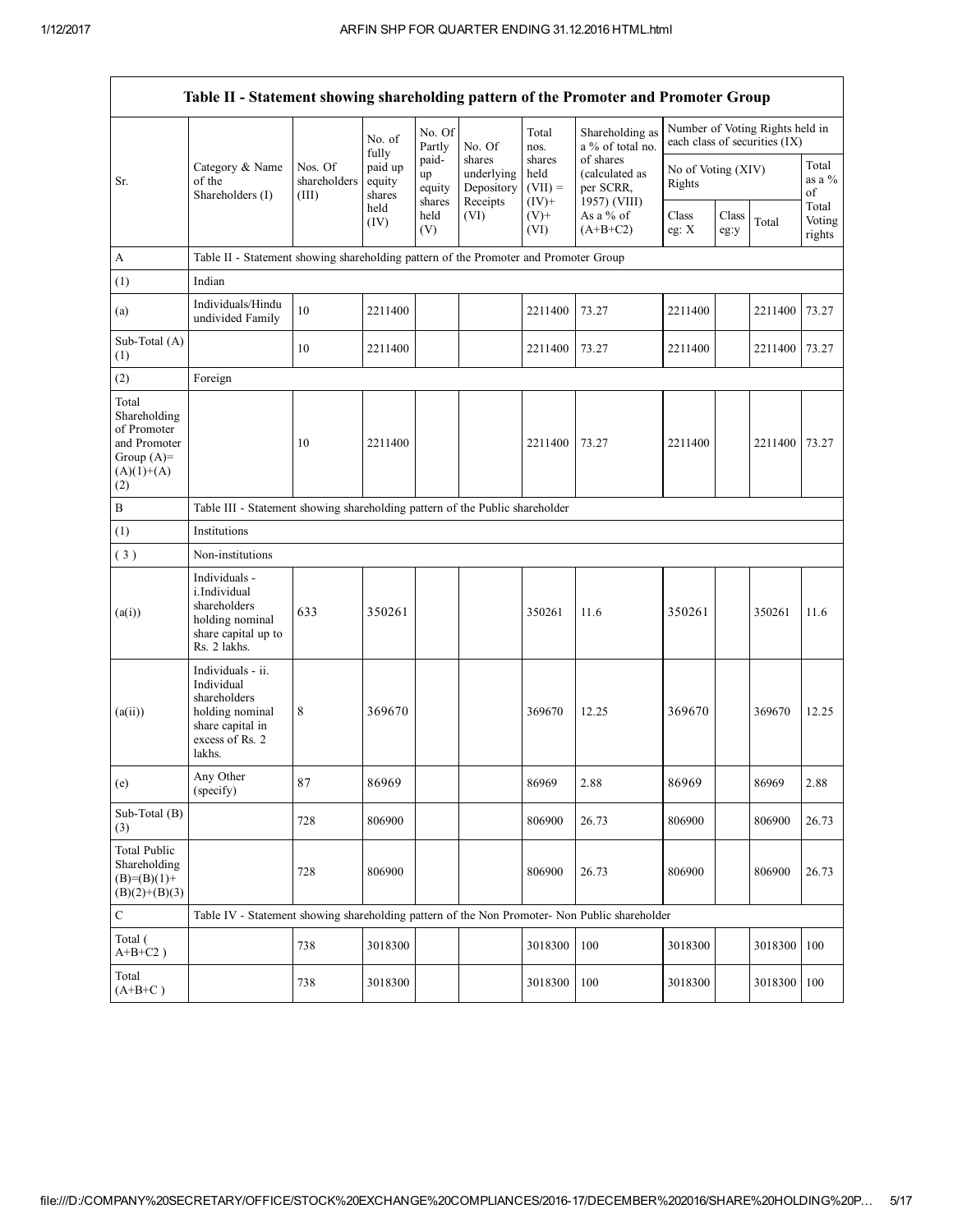|                                                                                         |                                                 |                                       |                                                           | Table II - Statement showing shareholding pattern of the Promoter and Promoter Group          |                                        |                                                         |                         |                                                    |                                       |
|-----------------------------------------------------------------------------------------|-------------------------------------------------|---------------------------------------|-----------------------------------------------------------|-----------------------------------------------------------------------------------------------|----------------------------------------|---------------------------------------------------------|-------------------------|----------------------------------------------------|---------------------------------------|
| Sr.                                                                                     | No. Of<br>Shares<br>Underlying                  | No. of<br><b>Shares</b><br>Underlying | No. Of Shares<br>Underlying<br>Outstanding<br>convertible | Shareholding, as a %<br>assuming full<br>conversion of<br>convertible securities (            | Number of<br>Locked in shares<br>(XII) |                                                         | <b>Shares</b><br>(XIII) | Number of<br>pledged or<br>otherwise<br>encumbered | Number of<br>equity shares<br>held in |
|                                                                                         | Outstanding<br>convertible<br>securities<br>(X) | Outstanding<br>Warrants<br>$(X_i)$    |                                                           | as a percentage of<br>diluted share capital)<br>$(XI)=(VII)+(X) As a %$<br>of $(A+B+C2)$      | No. $(a)$                              | As a<br>$%$ of<br>total<br><b>Shares</b><br>held<br>(b) | No.<br>(a)              | As a<br>$%$ of<br>total<br>Shares<br>held<br>(b)   | dematerialized<br>form (XIV)          |
| $\mathbf{A}$                                                                            |                                                 |                                       |                                                           | Table II - Statement showing shareholding pattern of the Promoter and Promoter Group          |                                        |                                                         |                         |                                                    |                                       |
| (1)                                                                                     | Indian                                          |                                       |                                                           |                                                                                               |                                        |                                                         |                         |                                                    |                                       |
| (a)                                                                                     |                                                 | 732857                                | 732857                                                    | 72.68                                                                                         | 1832900                                | 82.88                                                   |                         |                                                    | 2211400                               |
| Sub-Total (A)<br>(1)                                                                    |                                                 | 732857                                | 732857                                                    | 72.68                                                                                         | 1832900 82.88                          |                                                         |                         |                                                    | 2211400                               |
| (2)                                                                                     | Foreign                                         |                                       |                                                           |                                                                                               |                                        |                                                         |                         |                                                    |                                       |
| Total<br>Shareholding<br>of Promoter<br>and Promoter<br>Group $(A)=$<br>$(A)(1)+(A)(2)$ |                                                 | 732857                                | 732857                                                    | 72.68                                                                                         | 1832900 82.88                          |                                                         |                         |                                                    | 2211400                               |
| $\, {\bf B}$                                                                            |                                                 |                                       |                                                           | Table III - Statement showing shareholding pattern of the Public shareholder                  |                                        |                                                         |                         |                                                    |                                       |
| (1)                                                                                     | Institutions                                    |                                       |                                                           |                                                                                               |                                        |                                                         |                         |                                                    |                                       |
| (3)                                                                                     | Non-institutions                                |                                       |                                                           |                                                                                               |                                        |                                                         |                         |                                                    |                                       |
| (a(i))                                                                                  |                                                 | 300000                                | 300000                                                    | 16.05                                                                                         | 33400                                  | 9.54                                                    |                         |                                                    | 241161                                |
| (a(ii))                                                                                 |                                                 | $\mathbf{0}$                          | $\boldsymbol{0}$                                          | 9.13                                                                                          | $\boldsymbol{0}$                       | $\boldsymbol{0}$                                        |                         |                                                    | 369670                                |
| (e)                                                                                     |                                                 | $\mathbf{0}$                          | $\mathbf{0}$                                              | 2.15                                                                                          | $\mathbf{0}$                           | $\overline{0}$                                          |                         |                                                    | 56569                                 |
| Sub-Total (B)<br>(3)                                                                    |                                                 | 300000                                | 300000                                                    | 27.32                                                                                         | 33400                                  | 4.14                                                    |                         |                                                    | 667400                                |
| <b>Total Public</b><br>Shareholding<br>$(B)=(B)(1)+$<br>$(B)(2)+(B)(3)$                 |                                                 | 300000                                | 300000                                                    | 27.32                                                                                         | 33400                                  | 4.14                                                    |                         |                                                    | 667400                                |
| $\mathbf C$                                                                             |                                                 |                                       |                                                           | Table IV - Statement showing shareholding pattern of the Non Promoter- Non Public shareholder |                                        |                                                         |                         |                                                    |                                       |
| Total (<br>$A+B+C2$ )                                                                   |                                                 | 1032857                               | 1032857                                                   | 100                                                                                           | 1866300                                | 61.83                                                   |                         |                                                    | 2878800                               |
| Total (A+B+C                                                                            |                                                 | 1032857                               | 1032857                                                   | 100                                                                                           | 1866300                                | 61.83                                                   |                         |                                                    | 2878800                               |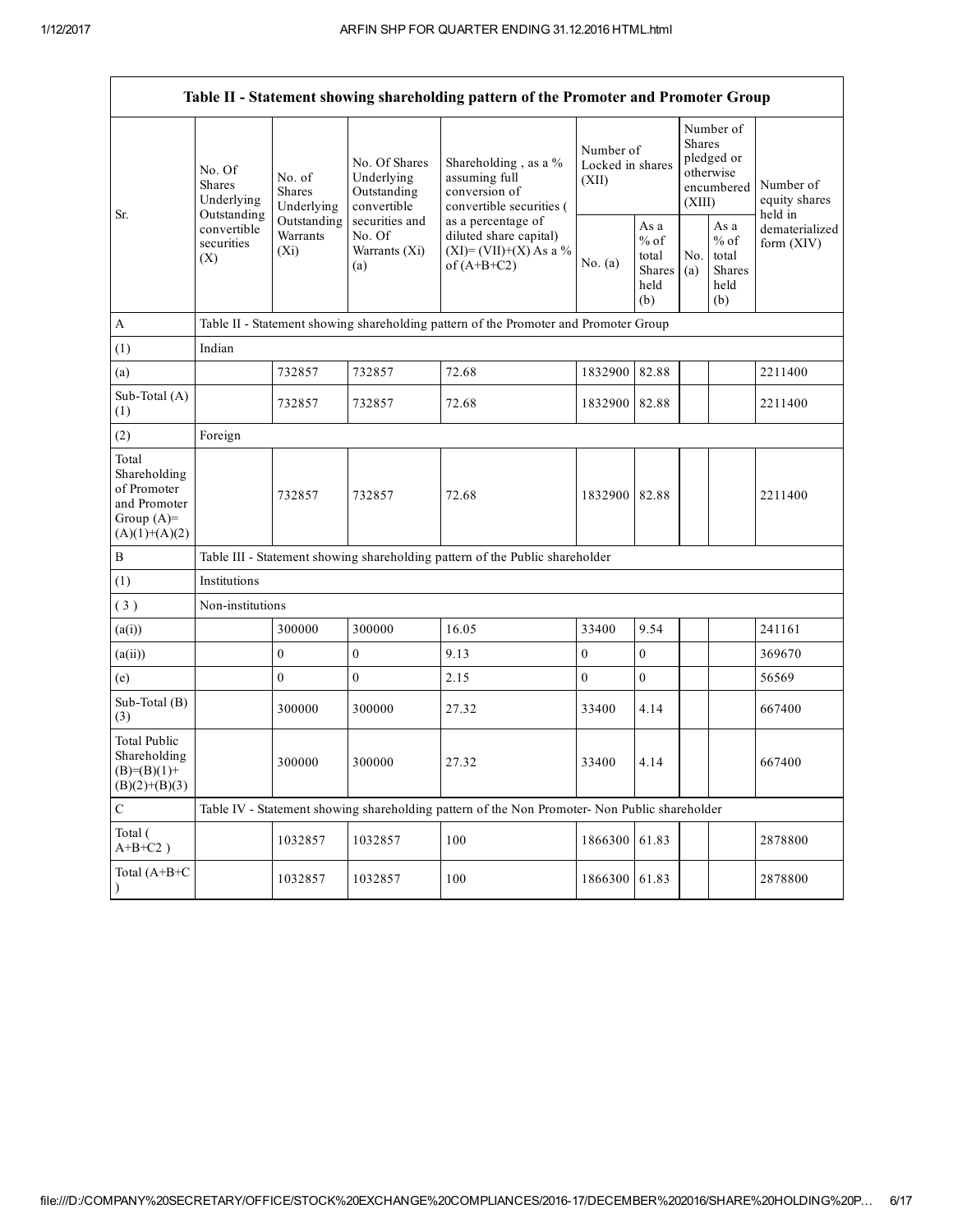| <b>Individuals/Hindu undivided Family</b>                                                                                                                                                         |                                      |                                                               |                                    |                    |                               |                               |                                            |  |  |  |
|---------------------------------------------------------------------------------------------------------------------------------------------------------------------------------------------------|--------------------------------------|---------------------------------------------------------------|------------------------------------|--------------------|-------------------------------|-------------------------------|--------------------------------------------|--|--|--|
| Searial No.                                                                                                                                                                                       | $\mathbf{1}$                         | $\overline{c}$                                                | 3                                  | $\overline{4}$     | $\sqrt{5}$                    | 6                             | $\tau$                                     |  |  |  |
| Name of the<br>Shareholders<br>(I)                                                                                                                                                                | Mahendrakumar<br>Rikhavchand<br>Shah | Jatin<br>Mahendrakumar<br>Shah                                | Pushpaben<br>Mahendrakumar<br>Shah | Rani Jatin<br>Shah | Jatin<br>Mahendra<br>Shah HUF | Pooja<br>Mahendrabhai<br>Shah | Mahendrakumar<br>Rikhavchand<br><b>HUF</b> |  |  |  |
| PAN (II)                                                                                                                                                                                          | AFDPS6796P                           | ASMPS1116P                                                    | AEAPS1693F                         | ACLPN2862L         | AAEHJ8387H                    | BRIPS0792P                    | AACHM0604A                                 |  |  |  |
| No. of fully<br>paid up equity<br>shares held<br>(IV)                                                                                                                                             | 527400                               | 453900                                                        | 442700                             | 403900             | 180500                        | 135500                        | 62500                                      |  |  |  |
| No. Of Partly<br>paid-up equity<br>shares held<br>(V)                                                                                                                                             |                                      |                                                               |                                    |                    |                               |                               |                                            |  |  |  |
| No. Of shares<br>underlying<br>Depository<br>Receipts (VI)                                                                                                                                        |                                      |                                                               |                                    |                    |                               |                               |                                            |  |  |  |
| Total nos.<br>shares held<br>$(VII) = (IV) +$<br>$(V)+(VI)$                                                                                                                                       | 527400                               | 453900                                                        | 442700                             | 403900             | 180500                        | 135500                        | 62500                                      |  |  |  |
| Shareholding<br>as a % of total<br>no. of shares<br>(calculated as<br>per SCRR,<br>1957) (VIII)<br>As a % of<br>$(A+B+C2)$                                                                        | 17.47                                | 15.04                                                         | 14.67                              | 13.38              | 5.98                          | 4.49                          | 2.07                                       |  |  |  |
|                                                                                                                                                                                                   |                                      | Number of Voting Rights held in each class of securities (IX) |                                    |                    |                               |                               |                                            |  |  |  |
| Class eg:X                                                                                                                                                                                        | 527400                               | 453900                                                        | 442700                             | 403900             | 180500                        | 135500                        | 62500                                      |  |  |  |
| Class eg:y                                                                                                                                                                                        |                                      |                                                               |                                    |                    |                               |                               |                                            |  |  |  |
| Total                                                                                                                                                                                             | 527400                               | 453900                                                        | 442700                             | 403900             | 180500                        | 135500                        | 62500                                      |  |  |  |
| Total as a %<br>of Total<br>Voting rights                                                                                                                                                         | 17.47                                | 15.04                                                         | 14.67                              | 13.38              | 5.98                          | 4.49                          | 2.07                                       |  |  |  |
| No. Of Shares<br>Underlying<br>Outstanding<br>convertible<br>securities (X)                                                                                                                       |                                      |                                                               |                                    |                    |                               |                               |                                            |  |  |  |
| No. of Shares<br>Underlying<br>Outstanding<br>Warrants $(Xi)$                                                                                                                                     | 155000                               | 155000                                                        | 155000                             | 100000             | $\boldsymbol{0}$              | $\boldsymbol{0}$              | $\boldsymbol{0}$                           |  |  |  |
| No. Of Shares<br>Underlying<br>Outstanding<br>convertible<br>securities and<br>No. Of<br>Warrants (Xi)<br>(a)                                                                                     | 155000                               | 155000                                                        | 155000                             | 100000             | $\boldsymbol{0}$              | $\boldsymbol{0}$              | $\boldsymbol{0}$                           |  |  |  |
| Shareholding<br>, as a $%$<br>assuming full<br>conversion of<br>convertible<br>securities (as a<br>percentage of<br>diluted share<br>capital) (XI)=<br>$(VII)+(Xi)(a)$<br>As a % of<br>$(A+B+C2)$ | 16.84                                | 15.03                                                         | 14.75                              | 12.44              | 4.46                          | 3.34                          | 1.54                                       |  |  |  |

# file:///D:/COMPANY%20SECRETARY/OFFICE/STOCK%20EXCHANGE%20COMPLIANCES/201617/DECEMBER%202016/SHARE%20HOLDING%20P… 7/17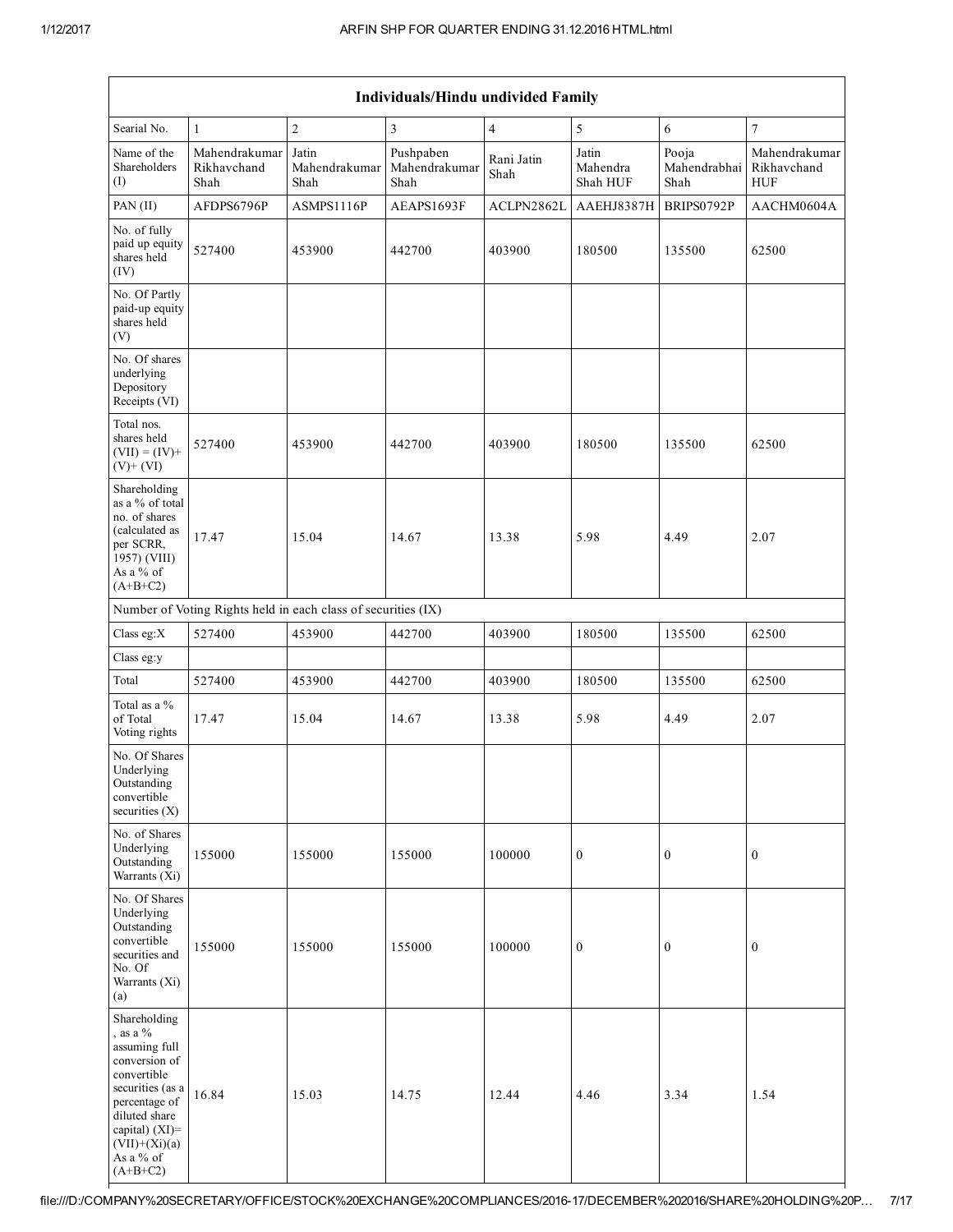|                                                                         | Number of Locked in shares (XII) |        |        |        |              |              |              |  |  |  |
|-------------------------------------------------------------------------|----------------------------------|--------|--------|--------|--------------|--------------|--------------|--|--|--|
| No. $(a)$                                                               | 527400                           | 453900 | 442700 | 403900 | $\mathbf{0}$ | $\mathbf{0}$ | $\mathbf{0}$ |  |  |  |
| As a $%$ of<br>total Shares<br>held(b)                                  | 100                              | 100    | 100    | 100    | $\mathbf{0}$ | $\mathbf{0}$ | $\mathbf{0}$ |  |  |  |
| Number of Shares pledged or otherwise encumbered (XIII)                 |                                  |        |        |        |              |              |              |  |  |  |
| No. $(a)$                                                               |                                  |        |        |        |              |              |              |  |  |  |
| As a $%$ of<br>total Shares<br>held(b)                                  |                                  |        |        |        |              |              |              |  |  |  |
| Number of<br>equity shares<br>held in<br>dematerialized<br>form $(XIV)$ | 527400                           | 453900 | 442700 | 403900 | 180500       | 135500       | 62500        |  |  |  |
|                                                                         | Reason for not providing PAN     |        |        |        |              |              |              |  |  |  |
| Reason for<br>not providing<br>PAN                                      |                                  |        |        |        |              |              |              |  |  |  |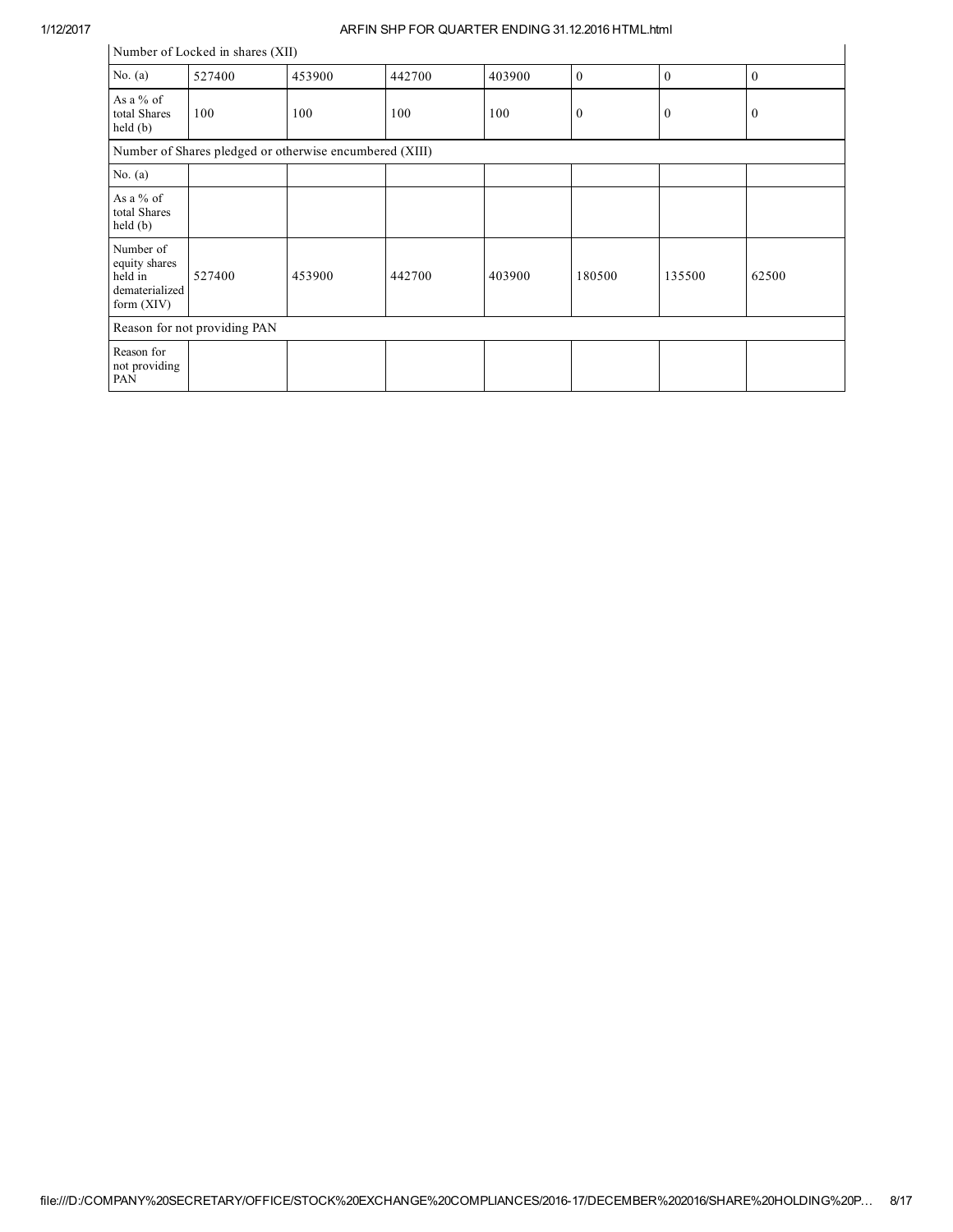Г

| Individuals/Hindu undivided Family                                                                                                                                                       |                                 |                                                                    |                                                                      |                          |  |  |  |  |  |
|------------------------------------------------------------------------------------------------------------------------------------------------------------------------------------------|---------------------------------|--------------------------------------------------------------------|----------------------------------------------------------------------|--------------------------|--|--|--|--|--|
| Searial No.                                                                                                                                                                              | 8                               | 9                                                                  | 10                                                                   |                          |  |  |  |  |  |
| Name of the<br>Shareholders (I)                                                                                                                                                          | Khushbu<br>Mahendrabhai<br>Shah | Krish Jatin Shah (Minor) through the<br>Guardian Mr. Jatin M. Shah | Khwaish Jatin Shah (Minor) through the<br>Guardian Mr. Jatin M. Shah | Click here<br>to go back |  |  |  |  |  |
| PAN (II)                                                                                                                                                                                 | BRIPS0875D                      | EZWPS2766E                                                         | FSTPS5996F                                                           | Total                    |  |  |  |  |  |
| No. of fully paid<br>up equity shares<br>$held$ (IV)                                                                                                                                     | 5000                            | $\boldsymbol{0}$                                                   | $\boldsymbol{0}$                                                     | 2211400                  |  |  |  |  |  |
| No. Of Partly<br>paid-up equity<br>shares held (V)                                                                                                                                       |                                 |                                                                    |                                                                      |                          |  |  |  |  |  |
| No. Of shares<br>underlying<br>Depository<br>Receipts (VI)                                                                                                                               |                                 |                                                                    |                                                                      |                          |  |  |  |  |  |
| Total nos. shares<br>held $(VII) = (IV) +$<br>$(V)+(VI)$                                                                                                                                 | 5000                            | $\boldsymbol{0}$                                                   | $\boldsymbol{0}$                                                     | 2211400                  |  |  |  |  |  |
| Shareholding as a<br>% of total no. of<br>shares (calculated<br>as per SCRR,<br>1957) (VIII) As a<br>% of $(A+B+C2)$                                                                     | 0.17                            | $\boldsymbol{0}$                                                   | $\boldsymbol{0}$                                                     | 73.27                    |  |  |  |  |  |
|                                                                                                                                                                                          |                                 | Number of Voting Rights held in each class of securities (IX)      |                                                                      |                          |  |  |  |  |  |
| Class eg: $X$                                                                                                                                                                            | 5000                            | $\boldsymbol{0}$                                                   | $\boldsymbol{0}$                                                     | 2211400                  |  |  |  |  |  |
| Class eg:y                                                                                                                                                                               |                                 |                                                                    |                                                                      |                          |  |  |  |  |  |
| Total                                                                                                                                                                                    | 5000                            | $\boldsymbol{0}$                                                   | $\boldsymbol{0}$                                                     | 2211400                  |  |  |  |  |  |
| Total as a % of<br>Total Voting rights                                                                                                                                                   | 0.17                            | $\boldsymbol{0}$                                                   | $\boldsymbol{0}$                                                     | 73.27                    |  |  |  |  |  |
| No. Of Shares<br>Underlying<br>Outstanding<br>convertible<br>securities (X)                                                                                                              |                                 |                                                                    |                                                                      |                          |  |  |  |  |  |
| No. of Shares<br>Underlying<br>Outstanding<br>Warrants (Xi)                                                                                                                              | 42857                           | 100000                                                             | 25000                                                                | 732857                   |  |  |  |  |  |
| No. Of Shares<br>Underlying<br>Outstanding<br>convertible<br>securities and No.<br>Of Warrants (Xi)<br>(a)                                                                               | 42857                           | 100000                                                             | 25000                                                                | 732857                   |  |  |  |  |  |
| Shareholding, as a<br>% assuming full<br>conversion of<br>convertible<br>securities (as a<br>percentage of<br>diluted share<br>capital) (XI)=<br>$(VII)+(Xi)(a)$ As a<br>% of $(A+B+C2)$ | 1.18                            | 2.47                                                               | 0.62                                                                 | 72.68                    |  |  |  |  |  |
| Number of Locked in shares (XII)                                                                                                                                                         |                                 |                                                                    |                                                                      |                          |  |  |  |  |  |
| No. $(a)$                                                                                                                                                                                | 5000                            | $\boldsymbol{0}$                                                   | $\mathbf{0}$                                                         | 1832900                  |  |  |  |  |  |
| As a % of total<br>Shares held (b)                                                                                                                                                       | 100                             | $\mathbf{0}$                                                       | $\mathbf{0}$                                                         | 82.88                    |  |  |  |  |  |
|                                                                                                                                                                                          |                                 | Number of Shares pledged or otherwise encumbered (XIII)            |                                                                      |                          |  |  |  |  |  |
| No. $(a)$                                                                                                                                                                                |                                 |                                                                    |                                                                      |                          |  |  |  |  |  |

# file:///D:/COMPANY%20SECRETARY/OFFICE/STOCK%20EXCHANGE%20COMPLIANCES/201617/DECEMBER%202016/SHARE%20HOLDING%20P… 9/17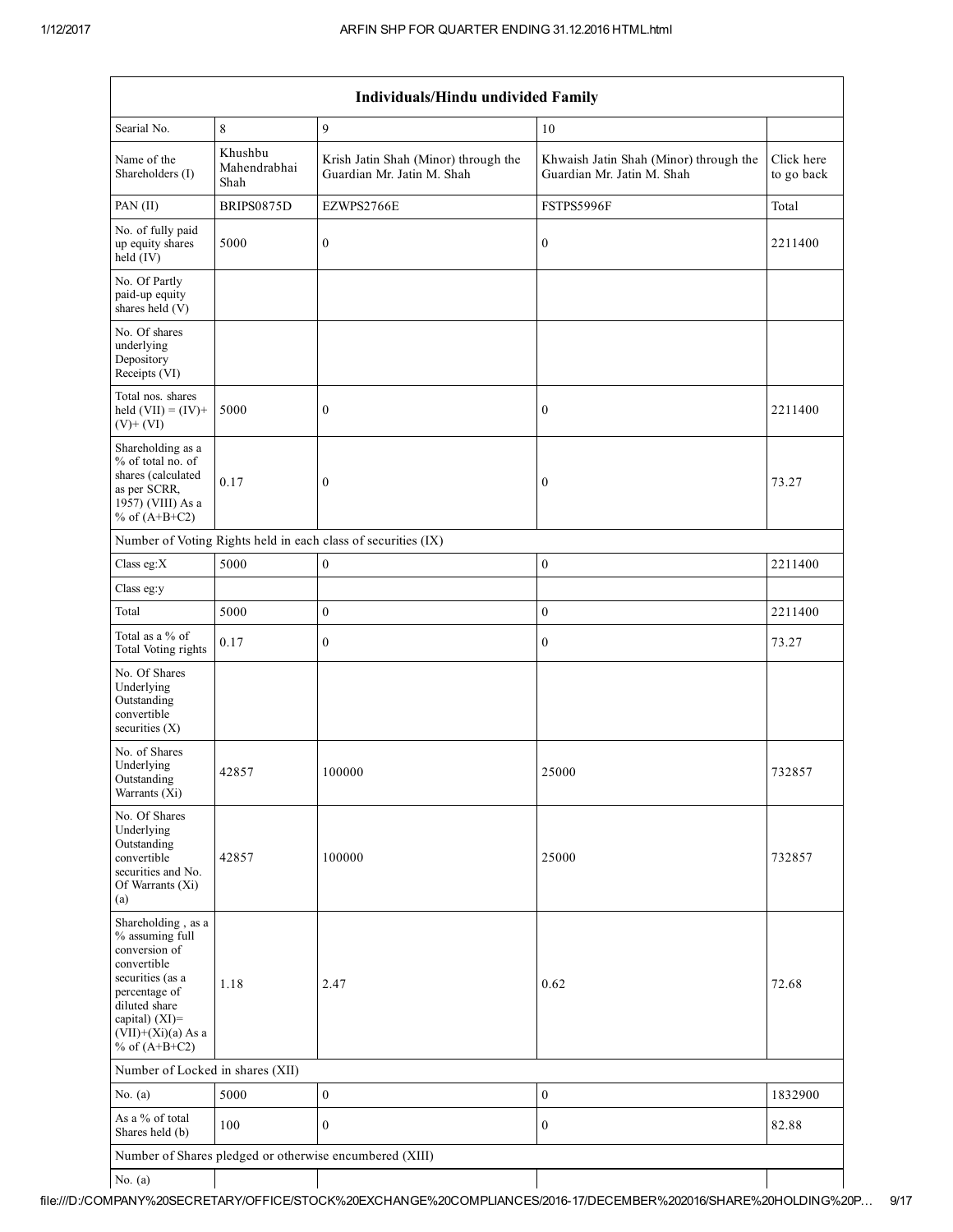| As a % of total<br>Shares held (b)                                   |      |          |                  |         |
|----------------------------------------------------------------------|------|----------|------------------|---------|
| Number of equity<br>shares held in<br>dematerialized<br>form $(XIV)$ | 5000 | $\bf{0}$ | $\boldsymbol{0}$ | 2211400 |
| Reason for not providing PAN                                         |      |          |                  |         |
| Reason for not<br>providing PAN                                      |      |          |                  |         |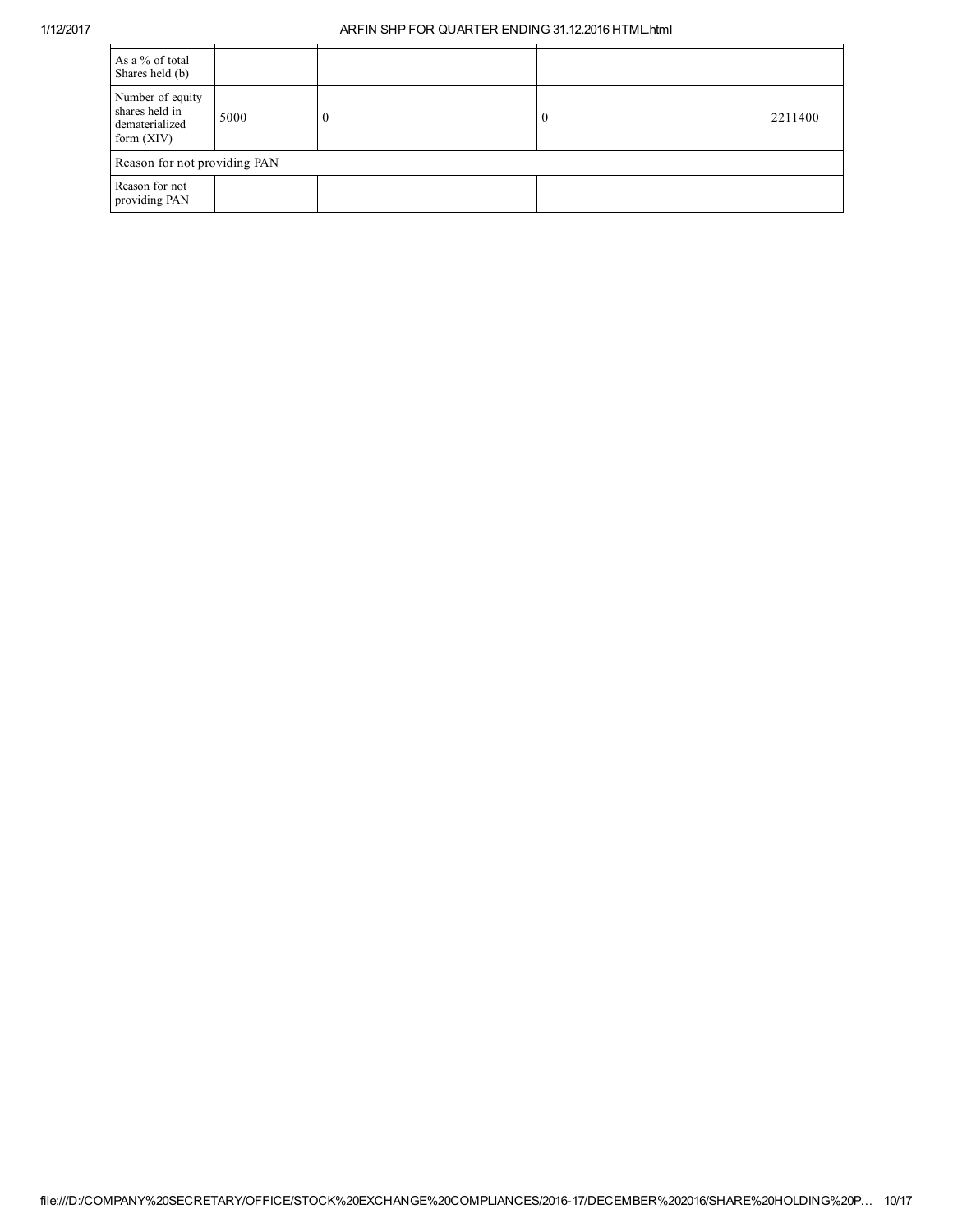|                                                                                                                                                                                         |                                                               |                              | Individuals - ii. Individual shareholders holding nominal share capital in excess of Rs. 2 lakhs. |                                |                     |                                   |
|-----------------------------------------------------------------------------------------------------------------------------------------------------------------------------------------|---------------------------------------------------------------|------------------------------|---------------------------------------------------------------------------------------------------|--------------------------------|---------------------|-----------------------------------|
| Searial No.                                                                                                                                                                             | $\mathbf{1}$                                                  | $\sqrt{2}$                   | 3                                                                                                 | $\overline{4}$                 | $\sqrt{5}$          | 6                                 |
| Name of the<br>Shareholders (I)                                                                                                                                                         | Manjudevi<br>Madanlal Nahata                                  | Pratik<br>Lalitkumar<br>Shah | Ratandevi<br>Sureshkumar Nahata                                                                   | Rishabh<br>Rameshkumar<br>Shah | Shah Priti<br>Gopal | Sishiladevi<br>Parasmal<br>Nahata |
| PAN (II)                                                                                                                                                                                | AAWPN0986C                                                    | EIEPS8130P                   | AAWPN0984A                                                                                        | FMQPS2762L                     | AWOPS1670A          | AAWPN0991M                        |
| No. of fully paid<br>up equity shares<br>held $(IV)$                                                                                                                                    | 40000                                                         | 35309                        | 40000                                                                                             | 40910                          | 119551              | 40000                             |
| No. Of Partly<br>paid-up equity<br>shares held (V)                                                                                                                                      |                                                               |                              |                                                                                                   |                                |                     |                                   |
| No. Of shares<br>underlying<br>Depository<br>Receipts (VI)                                                                                                                              |                                                               |                              |                                                                                                   |                                |                     |                                   |
| Total nos. shares<br>held $(VII) = (IV) +$<br>$(V)+(VI)$                                                                                                                                | 40000                                                         | 35309                        | 40000                                                                                             | 40910                          | 119551              | 40000                             |
| Shareholding as a<br>% of total no. of<br>shares (calculated<br>as per SCRR,<br>1957) (VIII) As a<br>% of $(A+B+C2)$                                                                    | 1.33                                                          | 1.17                         | 1.33                                                                                              | 1.36                           | 3.96                | 1.33                              |
|                                                                                                                                                                                         | Number of Voting Rights held in each class of securities (IX) |                              |                                                                                                   |                                |                     |                                   |
| Class eg: X                                                                                                                                                                             | 40000                                                         | 35309                        | 40000                                                                                             | 40910                          | 119551              | 40000                             |
| Class eg:y                                                                                                                                                                              |                                                               |                              |                                                                                                   |                                |                     |                                   |
| Total                                                                                                                                                                                   | 40000                                                         | 35309                        | 40000                                                                                             | 40910                          | 119551              | 40000                             |
| Total as a % of<br>Total Voting rights                                                                                                                                                  | 1.33                                                          | 1.17                         | 1.33                                                                                              | 1.36                           | 3.96                | 1.33                              |
| No. Of Shares<br>Underlying<br>Outstanding<br>convertible<br>securities $(X)$                                                                                                           |                                                               |                              |                                                                                                   |                                |                     |                                   |
| No. of Shares<br>Underlying<br>Outstanding<br>Warrants (Xi)                                                                                                                             | $\mathbf{0}$                                                  | $\overline{0}$               | $\boldsymbol{0}$                                                                                  | $\boldsymbol{0}$               | $\bf{0}$            | $\bf{0}$                          |
| No. Of Shares<br>Underlying<br>Outstanding<br>convertible<br>securities and No.<br>Of Warrants (Xi)<br>(a)                                                                              | $\boldsymbol{0}$                                              | $\boldsymbol{0}$             | $\mathbf{0}$                                                                                      | $\mathbf{0}$                   | $\boldsymbol{0}$    | $\boldsymbol{0}$                  |
| Shareholding, as a<br>% assuming full<br>conversion of<br>convertible<br>securities (as a<br>percentage of<br>diluted share<br>capital) $(XI)$ =<br>$(VII)+(X)$ As a %<br>of $(A+B+C2)$ | 0.99                                                          | 0.87                         | 0.99                                                                                              | 1.01                           | 2.95                | 0.99                              |
| Number of Locked in shares (XII)                                                                                                                                                        |                                                               |                              |                                                                                                   |                                |                     |                                   |
| No. $(a)$                                                                                                                                                                               | $\boldsymbol{0}$                                              | $\boldsymbol{0}$             | $\boldsymbol{0}$                                                                                  | $\boldsymbol{0}$               | $\boldsymbol{0}$    | $\boldsymbol{0}$                  |
| As a % of total<br>Shares held (b)                                                                                                                                                      | $\mathbf{0}$                                                  | $\mathbf{0}$                 | $\overline{0}$                                                                                    | $\boldsymbol{0}$               | $\boldsymbol{0}$    | $\boldsymbol{0}$                  |
| Number of equity<br>shares held in                                                                                                                                                      | 40000                                                         | 35309                        | 40000                                                                                             | 40910                          | 119551              | 40000                             |

file:///D:/COMPANY%20SECRETARY/OFFICE/STOCK%20EXCHANGE%20COMPLIANCES/201617/DECEMBER%202016/SHARE%20HOLDING%20P… 11/17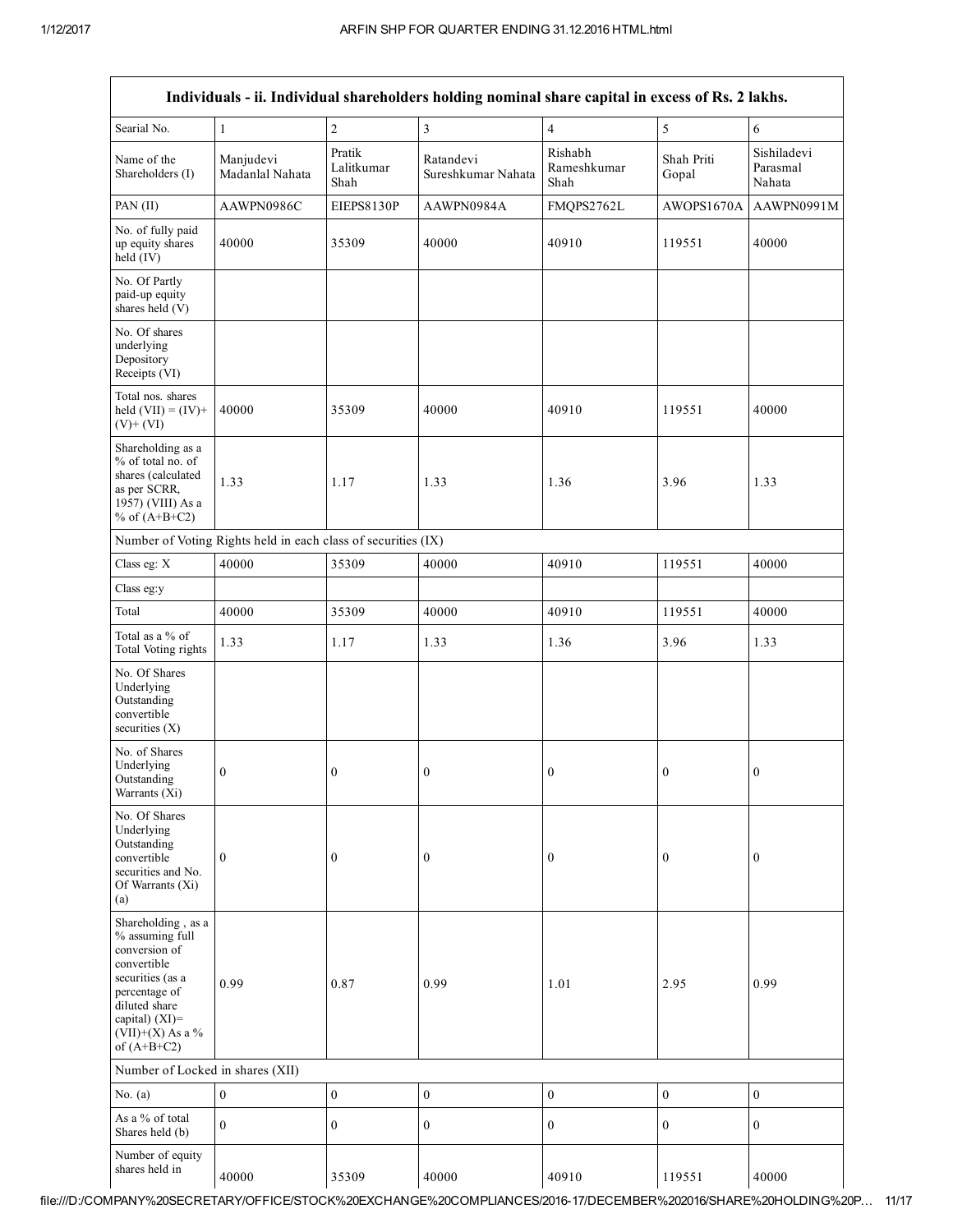| dematerialized<br>form $(XIV)$  |  |  |  |  |  |  |  |
|---------------------------------|--|--|--|--|--|--|--|
| Reason for not providing PAN    |  |  |  |  |  |  |  |
| Reason for not<br>providing PAN |  |  |  |  |  |  |  |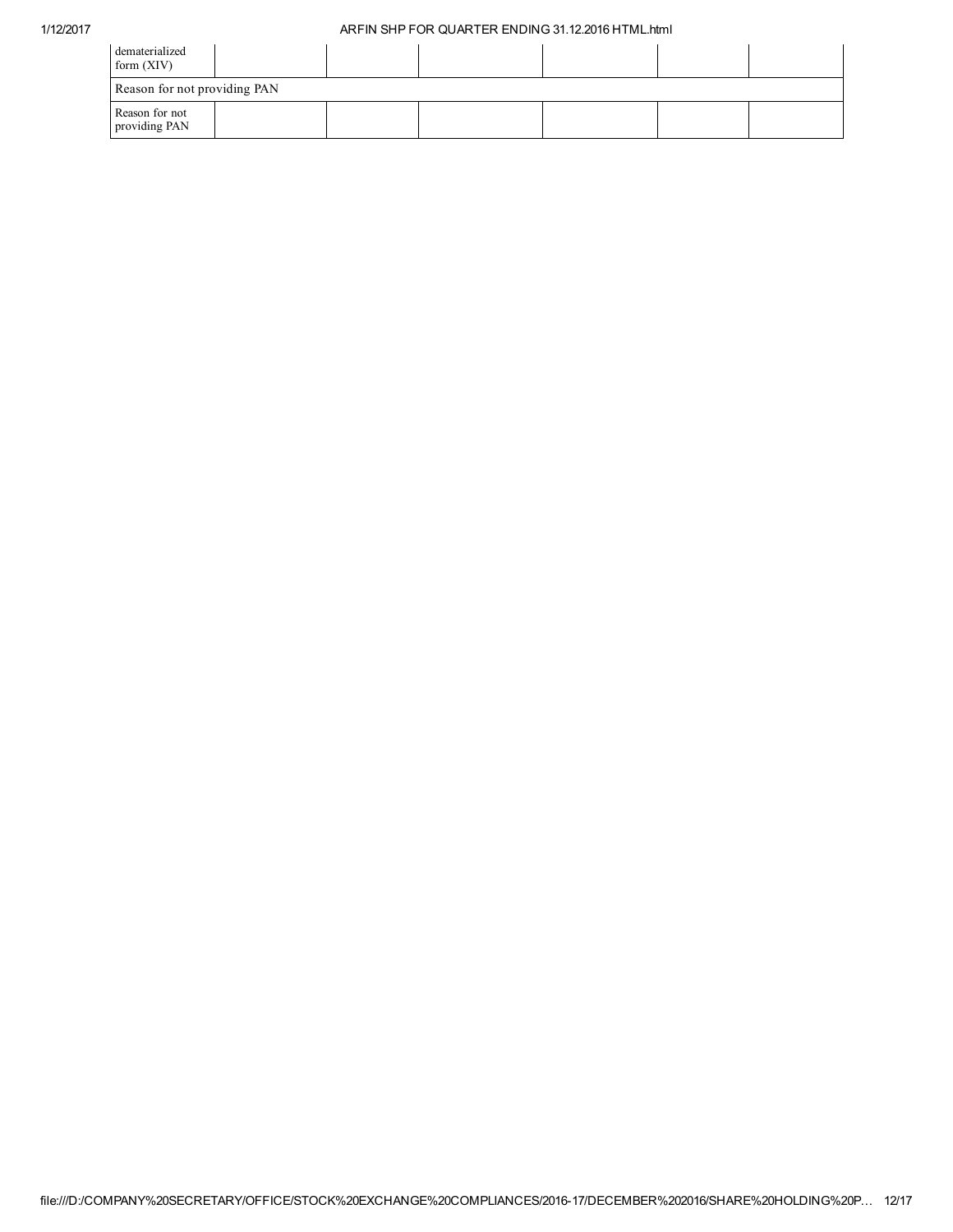| Individuals - ii. Individual shareholders holding nominal share capital in excess of Rs. 2 lakhs.                                                                                    |                                                               |  |  |  |  |  |  |
|--------------------------------------------------------------------------------------------------------------------------------------------------------------------------------------|---------------------------------------------------------------|--|--|--|--|--|--|
| Searial No.                                                                                                                                                                          |                                                               |  |  |  |  |  |  |
| Name of the<br>Shareholders (I)                                                                                                                                                      | Click here to go back                                         |  |  |  |  |  |  |
| PAN (II)                                                                                                                                                                             | Total                                                         |  |  |  |  |  |  |
| No. of fully paid<br>up equity shares<br>$held$ (IV)                                                                                                                                 | 315770                                                        |  |  |  |  |  |  |
| No. Of Partly<br>paid-up equity<br>shares held $(V)$                                                                                                                                 |                                                               |  |  |  |  |  |  |
| No. Of shares<br>underlying<br>Depository<br>Receipts (VI)                                                                                                                           |                                                               |  |  |  |  |  |  |
| Total nos. shares<br>held $(VII) = (IV) +$<br>$(V)$ + $(VI)$                                                                                                                         | 315770                                                        |  |  |  |  |  |  |
| Shareholding as a<br>% of total no. of<br>shares (calculated<br>as per SCRR,<br>1957) (VIII) As a<br>% of $(A+B+C2)$                                                                 | 10.46                                                         |  |  |  |  |  |  |
|                                                                                                                                                                                      | Number of Voting Rights held in each class of securities (IX) |  |  |  |  |  |  |
| Class eg: X                                                                                                                                                                          | 315770                                                        |  |  |  |  |  |  |
| Class eg:y                                                                                                                                                                           |                                                               |  |  |  |  |  |  |
| Total                                                                                                                                                                                | 315770                                                        |  |  |  |  |  |  |
| Total as a % of<br>Total Voting rights                                                                                                                                               | 10.46                                                         |  |  |  |  |  |  |
| No. Of Shares<br>Underlying<br>Outstanding<br>convertible<br>securities $(X)$                                                                                                        |                                                               |  |  |  |  |  |  |
| No. of Shares<br>Underlying<br>Outstanding<br>Warrants (Xi)                                                                                                                          | $\boldsymbol{0}$                                              |  |  |  |  |  |  |
| No. Of Shares<br>Underlying<br>Outstanding<br>convertible<br>securities and No.<br>Of Warrants (Xi)<br>(a)                                                                           | $\boldsymbol{0}$                                              |  |  |  |  |  |  |
| Shareholding, as a<br>% assuming full<br>conversion of<br>convertible<br>securities (as a<br>percentage of<br>diluted share<br>capital) (XI)=<br>$(VII)+(X)$ As a %<br>of $(A+B+C2)$ | 7.79                                                          |  |  |  |  |  |  |
| Number of Locked in shares (XII)                                                                                                                                                     |                                                               |  |  |  |  |  |  |
| No. $(a)$                                                                                                                                                                            | $\boldsymbol{0}$                                              |  |  |  |  |  |  |
| As a % of total<br>Shares held (b)                                                                                                                                                   | $\boldsymbol{0}$                                              |  |  |  |  |  |  |
| Number of equity<br>shares held in<br>dematerialized<br>form (XIV)                                                                                                                   |                                                               |  |  |  |  |  |  |

## Individuals - ii. Individual shareholders holding nominal share capital in excess of Rs. 2 lakhs.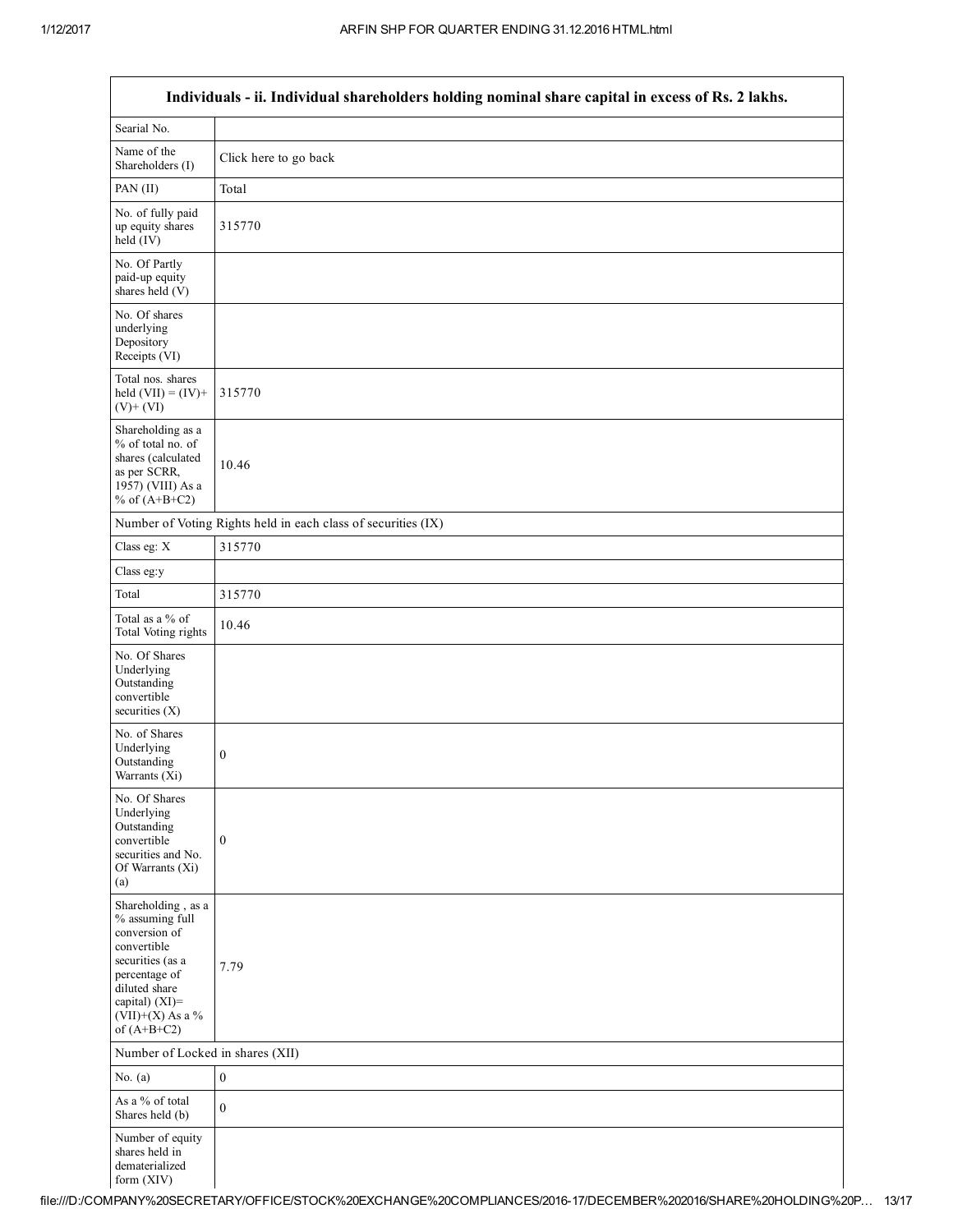| Reason for not providing PAN    |  |  |  |  |  |
|---------------------------------|--|--|--|--|--|
| Reason for not<br>providing PAN |  |  |  |  |  |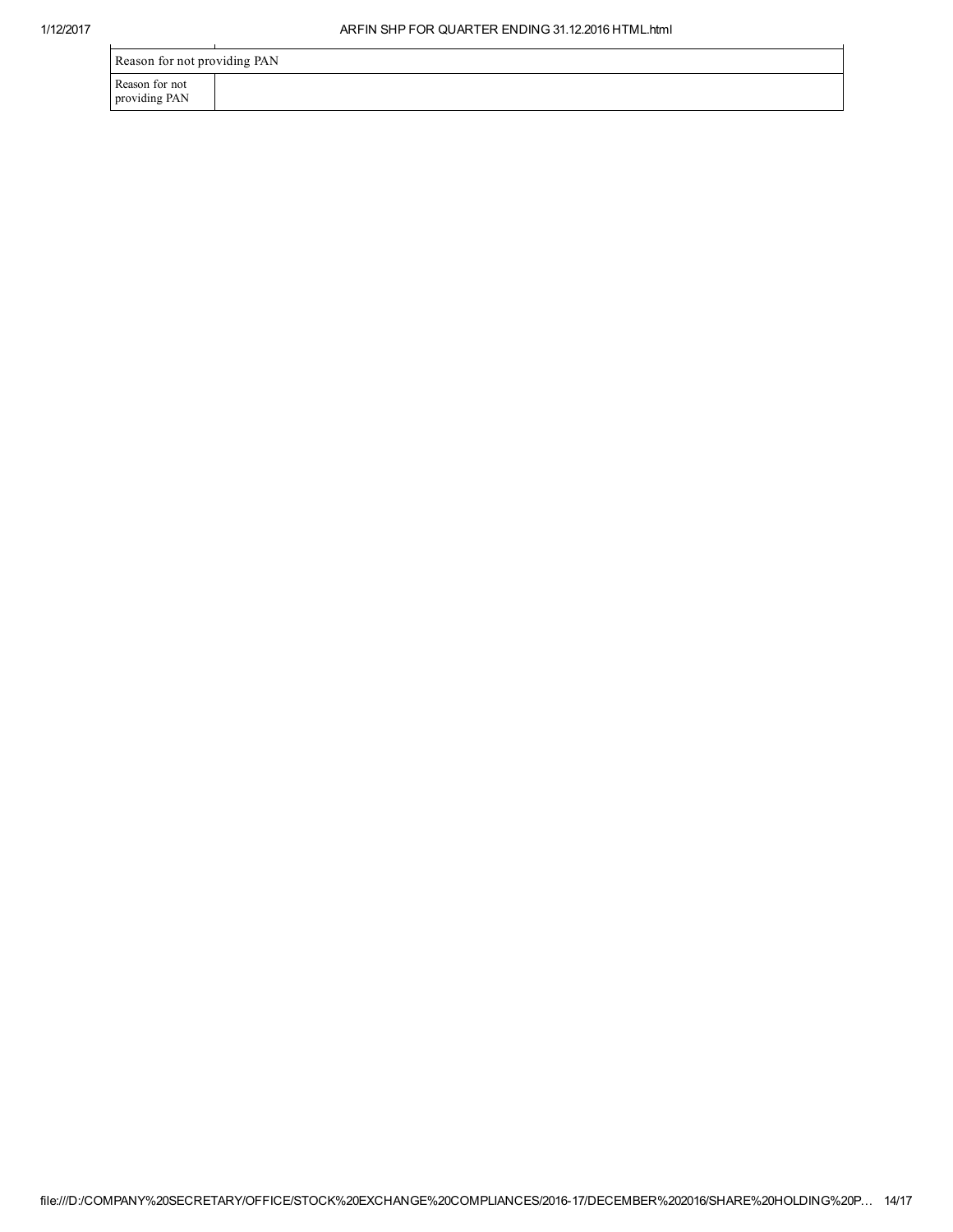| Any Other (specify)                                                                                                                                                                  |                  |                                                               |                  |                         |                         |                       |  |
|--------------------------------------------------------------------------------------------------------------------------------------------------------------------------------------|------------------|---------------------------------------------------------------|------------------|-------------------------|-------------------------|-----------------------|--|
| Searial No.                                                                                                                                                                          | $\mathbf{1}$     | $\boldsymbol{2}$                                              | 3                | $\overline{4}$          | 5                       |                       |  |
| Category                                                                                                                                                                             | <b>HUF</b>       | NRI - Non-Repat                                               | $NRI - Repat$    | <b>Clearing Members</b> | <b>Bodies Corporate</b> |                       |  |
| Category / More<br>than 1 percentage                                                                                                                                                 | Category         | Category                                                      | Category         | Category                | Category                |                       |  |
| Name of the<br>Shareholders (I)                                                                                                                                                      |                  |                                                               |                  |                         |                         | Click here to go back |  |
| PAN (II)                                                                                                                                                                             |                  |                                                               |                  |                         |                         | Total                 |  |
| No. of the<br>Shareholders (I)                                                                                                                                                       | 27               | 31                                                            | $\mathbf{1}$     | 9                       | 19                      | 87                    |  |
| No. of fully paid<br>up equity shares<br>$\text{held}(\text{IV})$                                                                                                                    | 17840            | 27920                                                         | 375              | 1604                    | 39230                   | 86969                 |  |
| No. Of Partly<br>paid-up equity<br>shares held (V)                                                                                                                                   |                  |                                                               |                  |                         |                         |                       |  |
| No. Of shares<br>underlying<br>Depository<br>Receipts (VI)                                                                                                                           |                  |                                                               |                  |                         |                         |                       |  |
| Total nos. shares<br>held $(VII) = (IV) +$<br>$(V)$ + $(VI)$                                                                                                                         | 17840            | 27920                                                         | 375              | 1604                    | 39230                   | 86969                 |  |
| Shareholding as a<br>% of total no. of<br>shares (calculated<br>as per SCRR,<br>1957) (VIII) As a<br>% of $(A+B+C2)$                                                                 | 0.59             | 0.93                                                          | 0.01             | 0.05                    | 1.3                     | 2.88                  |  |
|                                                                                                                                                                                      |                  | Number of Voting Rights held in each class of securities (IX) |                  |                         |                         |                       |  |
| Class eg: X                                                                                                                                                                          | 17840            | 27920                                                         | 375              | 1604                    | 39230                   | 86969                 |  |
| Class eg:y                                                                                                                                                                           |                  |                                                               |                  |                         |                         |                       |  |
| Total                                                                                                                                                                                | 17840            | 27920                                                         | 375              | 1604                    | 39230                   | 86969                 |  |
| Total as a % of<br>Total Voting rights                                                                                                                                               | 0.59             | 0.93                                                          | 0.01             | 0.05                    | 1.3                     | 2.88                  |  |
| No. Of Shares<br>Underlying<br>Outstanding<br>convertible<br>securities (X)                                                                                                          |                  |                                                               |                  |                         |                         |                       |  |
| No. of Shares<br>Underlying<br>Outstanding<br>Warrants (Xi)                                                                                                                          | $\boldsymbol{0}$ | $\boldsymbol{0}$                                              | $\boldsymbol{0}$ | $\mathbf{0}$            | $\boldsymbol{0}$        | $\boldsymbol{0}$      |  |
| No. Of Shares<br>Underlying<br>Outstanding<br>convertible<br>securities and No.<br>Of Warrants (Xi)<br>(a)                                                                           | $\overline{0}$   | $\boldsymbol{0}$                                              | $\boldsymbol{0}$ | $\boldsymbol{0}$        | $\boldsymbol{0}$        | $\boldsymbol{0}$      |  |
| Shareholding, as a<br>% assuming full<br>conversion of<br>convertible<br>securities (as a<br>percentage of<br>diluted share<br>capital) (XI)=<br>$(VII)+(X)$ As a %<br>of $(A+B+C2)$ | 0.44             | 0.69                                                          | 0.01             | 0.04                    | 0.97                    | 2.15                  |  |
| Number of Locked in shares (XII)                                                                                                                                                     |                  |                                                               |                  |                         |                         |                       |  |
| No. $(a)$                                                                                                                                                                            | $\boldsymbol{0}$ | $\boldsymbol{0}$                                              | $\boldsymbol{0}$ | $\boldsymbol{0}$        | $\boldsymbol{0}$        | $\boldsymbol{0}$      |  |

file:///D:/COMPANY%20SECRETARY/OFFICE/STOCK%20EXCHANGE%20COMPLIANCES/201617/DECEMBER%202016/SHARE%20HOLDING%20P… 15/17